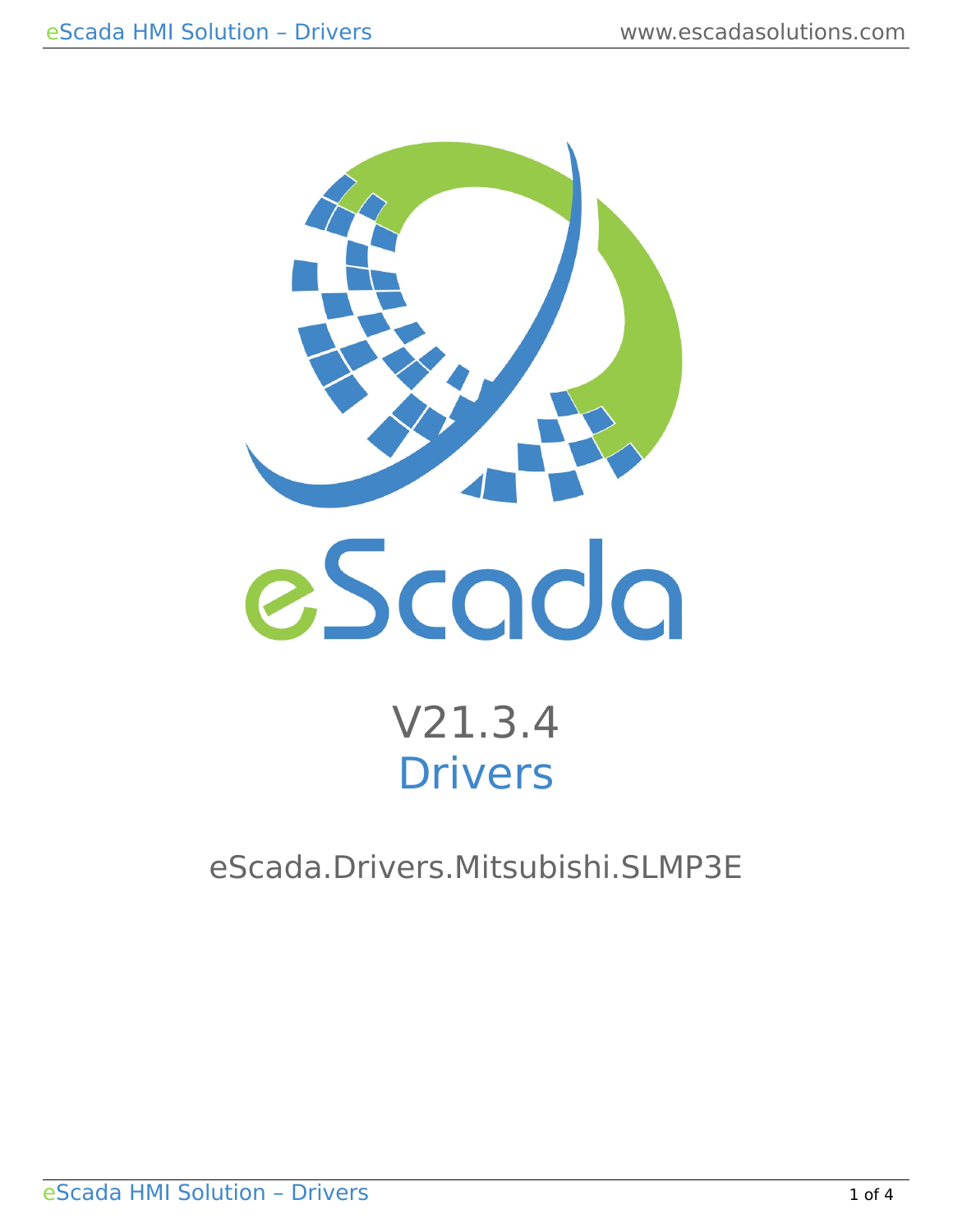# **eScada.Drivers.OmronFinsCom**

( Mitsubishi SLMP3E Protocol )

# **OS availability**

Windows, Linux, RaspBian

### **Atomic data type**

bit or 16, 32 bit Word oriented protocol.

# **Hardware and documentation reference**

MELSEC iQ-F - FX5 User's Manual (SLMP)

# **Parameters available in every section**

Channel: none

| Device:        | IP address<br><b>TCP Port</b><br>Protocol type<br>Network number<br>Station number | It can be IPV4<br>Multiple addresses can be expressed separated using, (comma)<br>e.g. 192.168.1.10,192.168.1.11<br>A valid TCP port number.<br>$0 = \text{Binary}$<br>(HEX value)<br>(HEX value) |  |  |
|----------------|------------------------------------------------------------------------------------|---------------------------------------------------------------------------------------------------------------------------------------------------------------------------------------------------|--|--|
|                | Module I/O number<br>Multi drop station number<br>Monitoring timer                 | (HEX value)<br>(HEX value)                                                                                                                                                                        |  |  |
|                | Reconnect timeout [ms]<br>Response timeout [ms]                                    | Waiting time before a reconnection after COMM break-down<br>Timeout interval used to wait for a response.                                                                                         |  |  |
| Group:         | none                                                                               |                                                                                                                                                                                                   |  |  |
| Tag:<br>Group: | none<br>none                                                                       |                                                                                                                                                                                                   |  |  |
| Tag:           | none                                                                               |                                                                                                                                                                                                   |  |  |

#### **Remarks for devices**

The following attributes can be expressed for every device. Bytes order actions None, Swap bytes (little endians  $\leftrightarrow$  big endians adjustment)<br>String actions None, Swap bytes in words None, Swap bytes in words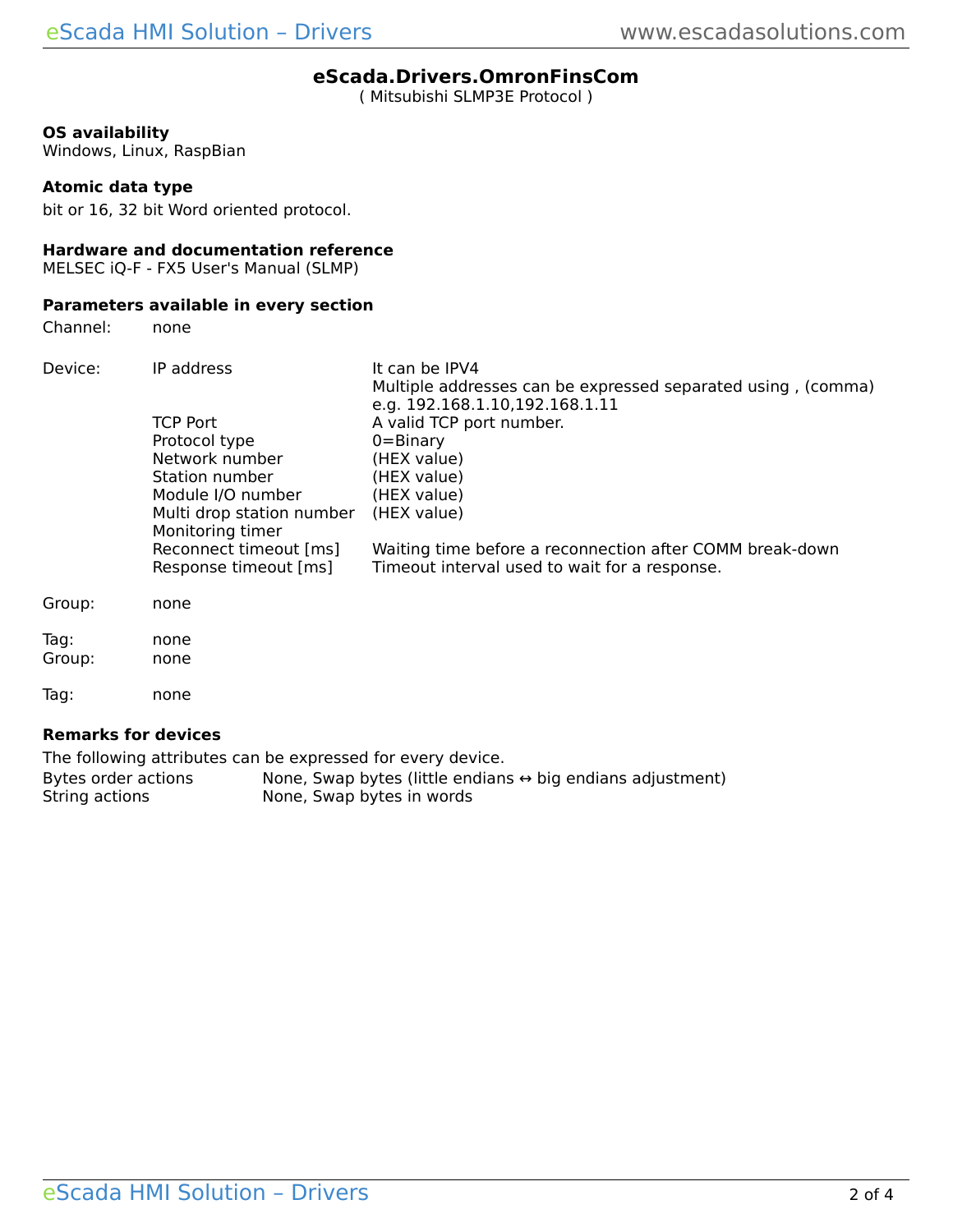# **Implemented devices**

The user must verify with its PLC reference manual whether the desired device is addressable or not.

| <b>Booleans</b>                             | Single element | <b>HMI Array</b> |
|---------------------------------------------|----------------|------------------|
| X<br>Input                                  | X.             | Χ                |
| Ÿ<br>Output                                 | Χ              | X                |
| М<br>Internal Relay                         | Χ              | X                |
| Latching Relay<br>L.                        | Χ              | X                |
| F<br>Annunciator                            | X              | Χ                |
| B<br>Link Relay                             | Χ              | X                |
| S<br>Step Relay                             | X              | Χ                |
| <b>TS</b><br>Timer contact                  | Χ              | X                |
| <b>TC</b><br>Timer coil                     | Χ              | X                |
| <b>SS</b><br>Retentive Timer contact        | X              | X                |
| <b>SC</b><br>Retentive Timer coil           | X              | X                |
| <b>CS</b><br>Counter contact                | X              | X                |
| CC<br>Counter coil                          | X              | Χ                |
| <b>LCS</b><br>Long Counter contact          | Χ              | X                |
| <b>LCC</b><br>Long Counter coil             | X              | Χ                |
| <b>SB</b><br>Link special relay             | X              | X                |
| <b>SM</b><br>Special relay                  | Χ              | Χ                |
| <b>V</b><br>Edge relay                      | X              | Χ                |
| <b>LTS</b><br>Long timer contact            | Χ              | X                |
| <b>LTC</b><br>Long timer coil               | Χ              | Χ                |
| <b>LSTS</b><br>Long retentive timer contact | Χ              | X                |
| <b>LSTC</b><br>Long retentive timer coil    | Χ              | X                |
| <b>BL</b><br>SFC block device               | X              | X                |
| Word (16 bit)                               | Single element | <b>HMI Array</b> |
| Data register<br>D.                         | Χ              | X                |
| W<br>Link register                          | X              | X                |
| <b>TN</b><br>Timer current value            | X              | Χ                |
| <b>SN</b><br>Retentive Timer current value  | X              | X                |
| CN<br>Counter current value                 | X              | X                |
| <b>SW</b><br>Link special register          | Χ              | X                |
| <b>SD</b><br>Special register               | X              | X                |
| Z<br>Index register                         | Χ              | X                |
| $\mathsf{R}$<br>File register               | Χ              | X                |
| G<br>Module access device                   | Χ              | X                |
| <b>ZR</b><br>File register                  | X              | X                |
| DWord (32 bit)                              | Single element | <b>HMI Array</b> |
| <b>LCN</b> Long Counter coil                | X              | X.               |
| LZ Long Index register                      |                |                  |
|                                             | X              | X                |
| <b>LTN</b><br>Long timer value              | X              | Χ                |

Address example: D120, M1200, CN10, ecc ... Expressed using base 10 numbers